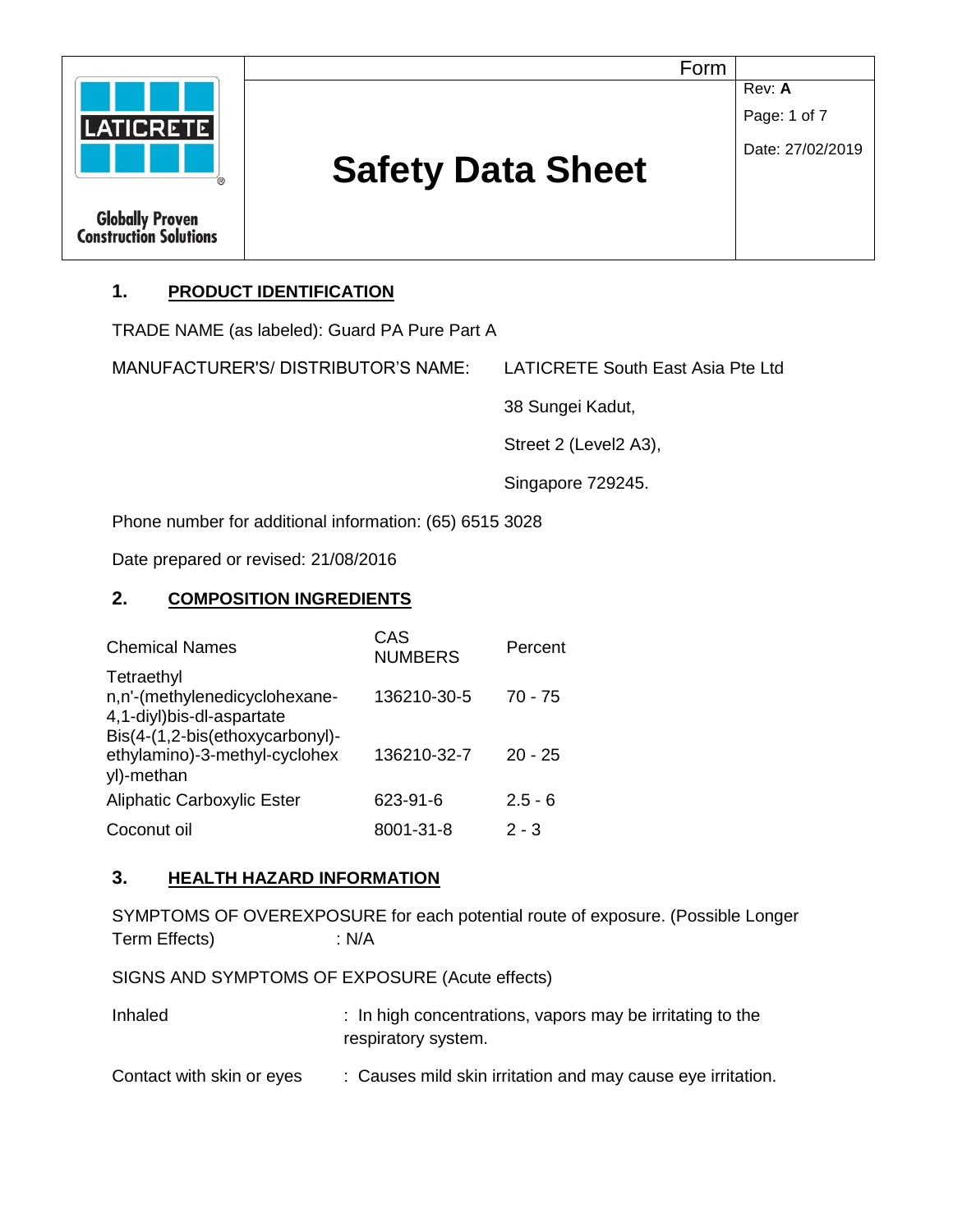

**Globally Proven Construction Solutions**  Form

**Rev: A** 

Page: 2 of 7

Date: 27/02/2019

# **Safety Data Sheet**

Absorbed through skin : N/A

Swallowed : May cause discomfort if swallowed.

# SUSPECTED CANCER AGENT?

 NO: This product's ingredients are not found in the lists. √

# **4. FIRST AID: EMERGENCY PROCEDURES**

- Eye Contact : Flush eyes thoroughly with water for at least 15 minutes. Remove contact lenses, if present and easy to do. Get medical attention if irritation develops and persists.
- Skin Contact : Wash area with soap and water. Get medical attention if irritation develops or persists.
- Inhaled : Remove victim to fresh air and keep at rest in a position comfortable for breathing. Get medical attention if any discomfort continues.
- Swallowed : Rinse mouth. Do not induce vomiting. Get medical attention if any discomfort continues.

## **5. FIRE FIGHTING MEASURES**

- Flash Point method : N/A Auto ignition temperature (°C) : N/A Flammable limits in air, volume % : N/A Fire extinguishing materials : Water fog, dry chemical powder or carbon dioxide. Special fire fighting procedures : Do not use water jet as an extinguisher, as this will spread the fire. In case of fire and/or explosion do not breathe fumes. Move containers from fire area if you can do so without risk. Use water spray to cool unopened containers. Unusual fire and explosion hazards : During fire, gases hazardous to health may be formed.
	- Will burn if involved in a fire.

# **6. ACCIDENTAL RELEASE MEASURES**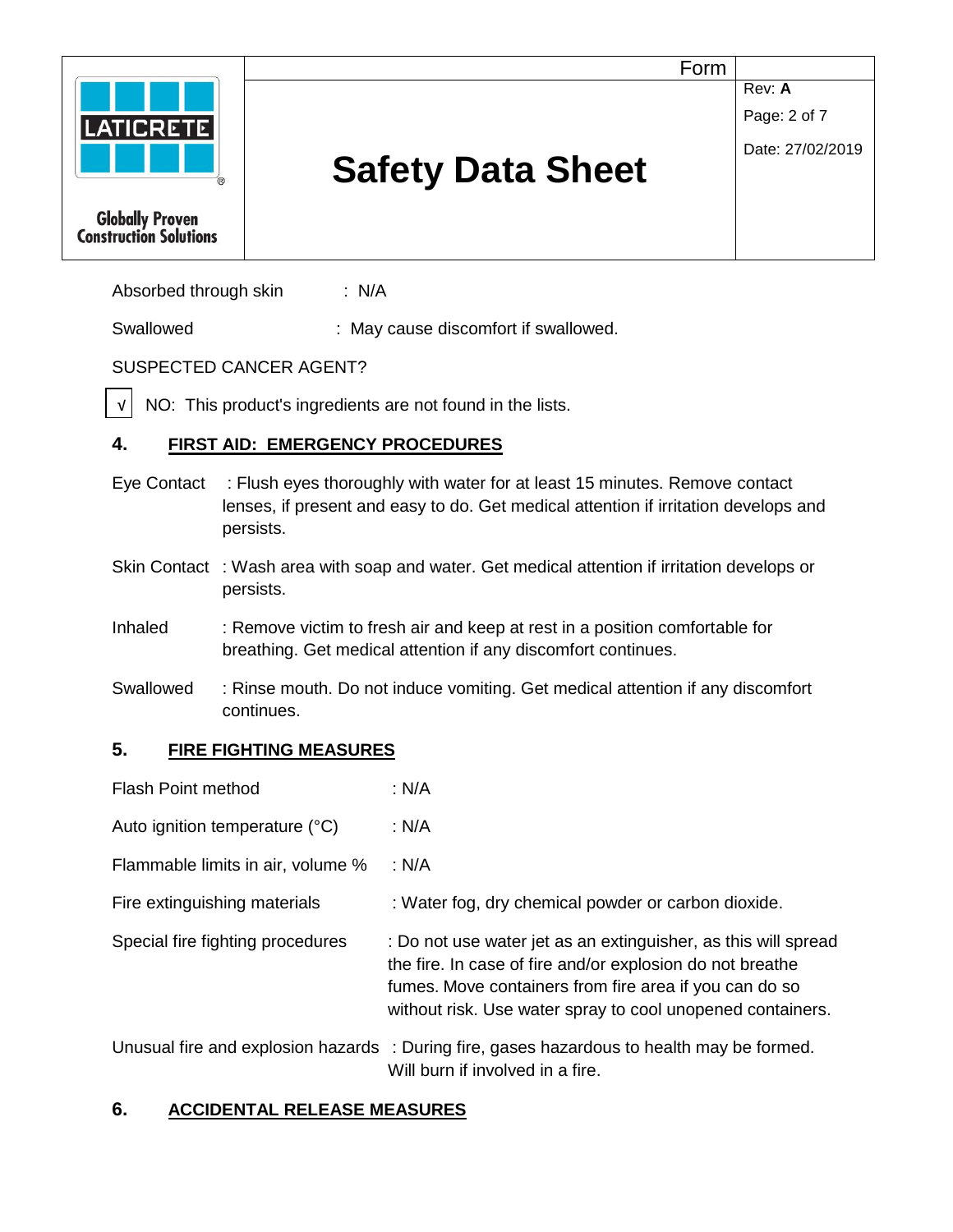

Spill response procedures (include employee protection measures) :

Keep unnecessary personnel away. Extinguish all ignition sources. Avoid sparks, flames, heat and smoking. Ventilate. Wear appropriate protective equipment and clothing during clean-up. Ensure adequate ventilation. Local authorities should be advised if significant spillages cannot be contained.

Large Spills: Remove sources of ignition. Stop the flow of material, if this is without risk. Dike the spilled material, where this is possible. Absorb in vermiculite, dry sand or earth and place into containers. Following product recovery, flush area with water.

Small Spills: Wipe up with absorbent material (e.g. cloth, fleece). Clean surface thoroughly to remove residual contamination.

NOTE: Dispose of all wastes in accordance with federal, state and local regulations.

#### **7. HANDLING AND STORAGE**

Precautions for safe handling: Do not breathe mist or vapor. Do not smoke or use open fire or other sources of ignition. Do not get in eyes, on skin, on clothing. Use with adequate ventilation. Wear appropriate personal protective equipment. Observe good industrial hygiene practices.

Conditions for safe storage: Keep container tightly closed. Store in a cool and well-ventilated place.

#### **8. EXPOSURE CONTROLS AND PERSONAL PROTECTION**

| Ventilation and engineering controls | : Provide adequate ventilation and minimize the<br>risk of inhalation of vapors. |
|--------------------------------------|----------------------------------------------------------------------------------|
| Respiratory protection (type)        | : In case of insufficient ventilation, wear suitable<br>respiratory equipment.   |
| Eye protection (type)                | : Chemical goggles or safety glasses with side<br>shields.                       |
| Gloves (specify material)            | : Use impervious gloves, vinyl or rubber.                                        |
| Other clothing and equipment         | : Wear clean, long-sleeved, body-covering clothing.                              |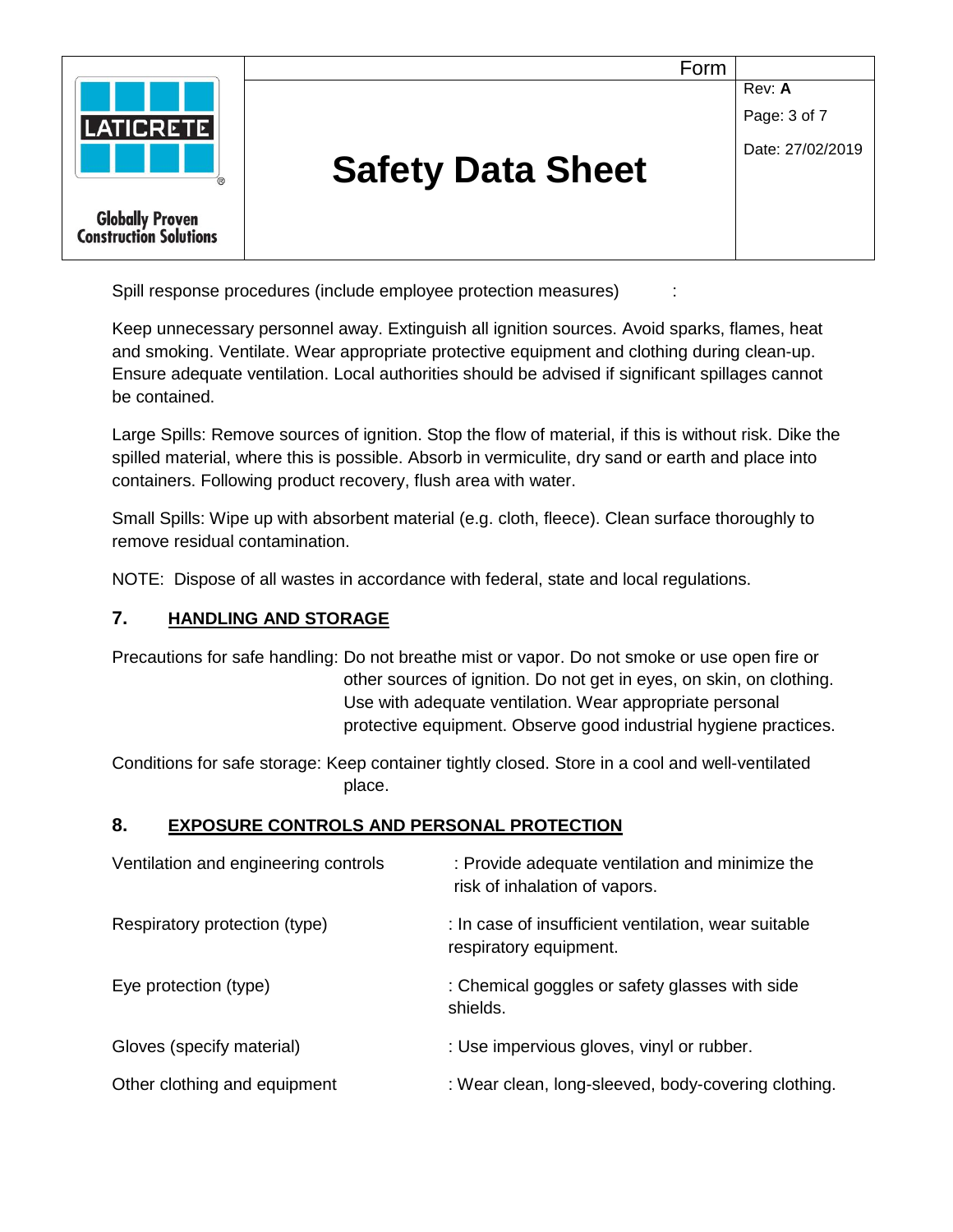|                                                         | Form                     |                        |
|---------------------------------------------------------|--------------------------|------------------------|
| <b>LATICRETE</b>                                        |                          | Rev: A<br>Page: 4 of 7 |
|                                                         | <b>Safety Data Sheet</b> | Date: 27/02/2019       |
| <b>Globally Proven</b><br><b>Construction Solutions</b> |                          |                        |

Work practices, hygienic practices : Maintain good housekeeping standards.

Other handling and storage requirements : N/A

Protective measures during maintenance of contaminated equipment: See above.

## **9. PHYSICAL AND CHEMICAL PROPERTIES**

| Relative density           | :1.062                   |
|----------------------------|--------------------------|
| Melting point or range, °C | : N/A                    |
| Boiling point or range, °C | : 185 °C                 |
| PН                         | : N/A                    |
| Specific gravity           | : N/A                    |
| Flash point                | : 136.7 °C               |
| Solubility in water        | : Insoluble              |
| Vapor density              | : 4.61                   |
| Vapor pressure             | : 0mm Hg $(38^{\circ}C)$ |
| Appearance and odor        | : Liquid                 |

HOW TO DETECT THIS SUBSTANCE (warning properties of substance as a gas, vapor, dust, or mist)

## **10. STABILITY AND REACTIVITY**

| Stability                                                | : Stable                                                                  |
|----------------------------------------------------------|---------------------------------------------------------------------------|
| Conditions to avoid                                      | : Heat, flames and sparks.                                                |
| Incompatibility (materials to avoid) : Oxidizing agents. |                                                                           |
|                                                          | Hazardous decomposition products : Carbon dioxide (CO2). Carbon monoxide. |
| Hazardous polymerization                                 | : Will not occur                                                          |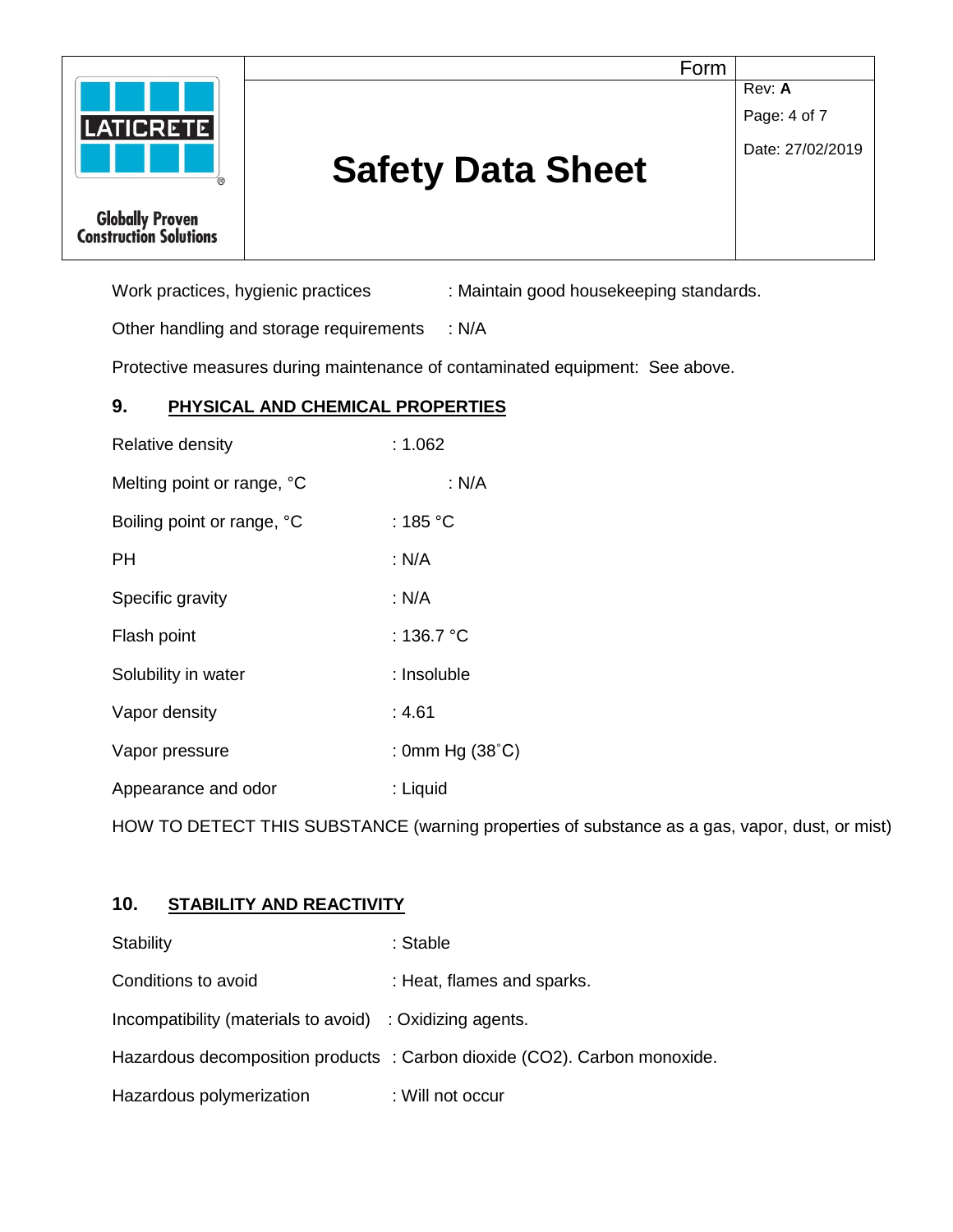

## **11. TOXICOLOGY INFORMATION**

N/A

#### **12. ECOLOGICAL INFORMATION**

N/A

## **13. DISPOSAL CONSIDERATIONS**

Dispose in compliance with local, state, and federal regulations.

#### **14. TRANSPORT INFORMATION**

**DOT** 

Not regulated as dangerous goods.

**IATA** 

Not regulated as dangerous goods.

**IMDG** 

Not regulated as dangerous goods.

#### **Transport in bulk according to Annex II of MARPOL 73/78 and the IBC Code** Not applicable.

#### **15. REGULATORY INFORMATION**

| <b>US federal regulations</b> | This product is a "Hazardous Chemical" as defined by the       |
|-------------------------------|----------------------------------------------------------------|
|                               | OSHA Hazard Communication Standard, 29 CFR 1910.1200.          |
|                               | TSCA Section 12(b) Export Notification (40 CFR 707, Subpt. D)  |
| Not regulated.                |                                                                |
|                               | OSHA Specifically Regulated Substances (29 CFR 1910.1001-1050) |
| Not listed.                   |                                                                |
|                               | <b>CERCLA Hazardous Substance List (40 CFR 302.4)</b>          |
| Not listed.                   |                                                                |
|                               | Superfund Amendments and Reauthorization Act of 1986 (SARA)    |
| <b>Hazard categories</b>      | Immediate Hazard - Yes                                         |
|                               | Delayed Hazard - No                                            |
|                               | Fire Hazard - No                                               |
|                               | Pressure Hazard - No                                           |
|                               | Reactivity Hazard - No                                         |
|                               |                                                                |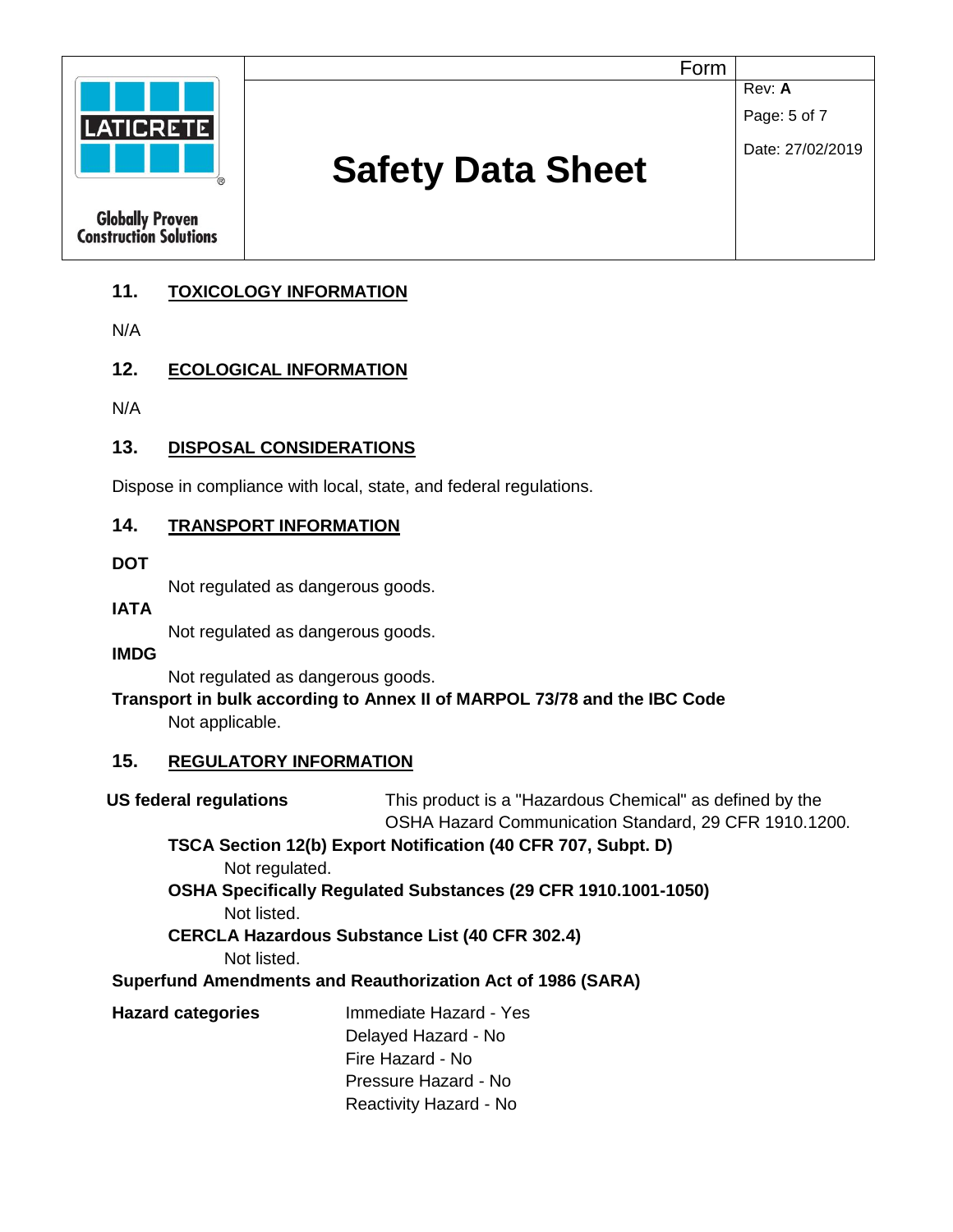

Not regulated.

**Clean Air Act (CAA) Section 112(r) Accidental Release Prevention (40 CFR 68.130)**  Not regulated.

#### **Safe Drinking Water Act (SDWA)**

Not regulated.

**US state regulations** This material is not known to contain any chemicals currently listed as carcinogens or reproductive toxins.

**US. Massachusetts RTK - Substance List**  Coconut oil (CAS 8001-31-8)

**US. New Jersey Worker and Community Right-to-Know Act**  Coconut oil (CAS 8001-31-8)

**US. Pennsylvania Worker and Community Right-to-Know Law**  Coconut oil (CAS 8001-31-8)

#### **US. Rhode Island RTK**

Not regulated.

#### **US. California Proposition 65**

Not Listed.

#### **International Inventories**

| Country(s) or region | <b>Inventory name</b>                                                | On Inventory<br>$(yes/no)*$ |
|----------------------|----------------------------------------------------------------------|-----------------------------|
| Australia            | Australian Inventory of Chemical Substances<br>(AICS)                | <b>Yes</b>                  |
| Canada               | Domestic Substances List (DSL)                                       | No.                         |
| Canada               | Non-Domestic Substances List (NDSL)                                  | Yes.                        |
| China                | <b>Inventory of Existing Chemical Substances in</b><br>China (IECSC) | Yes                         |